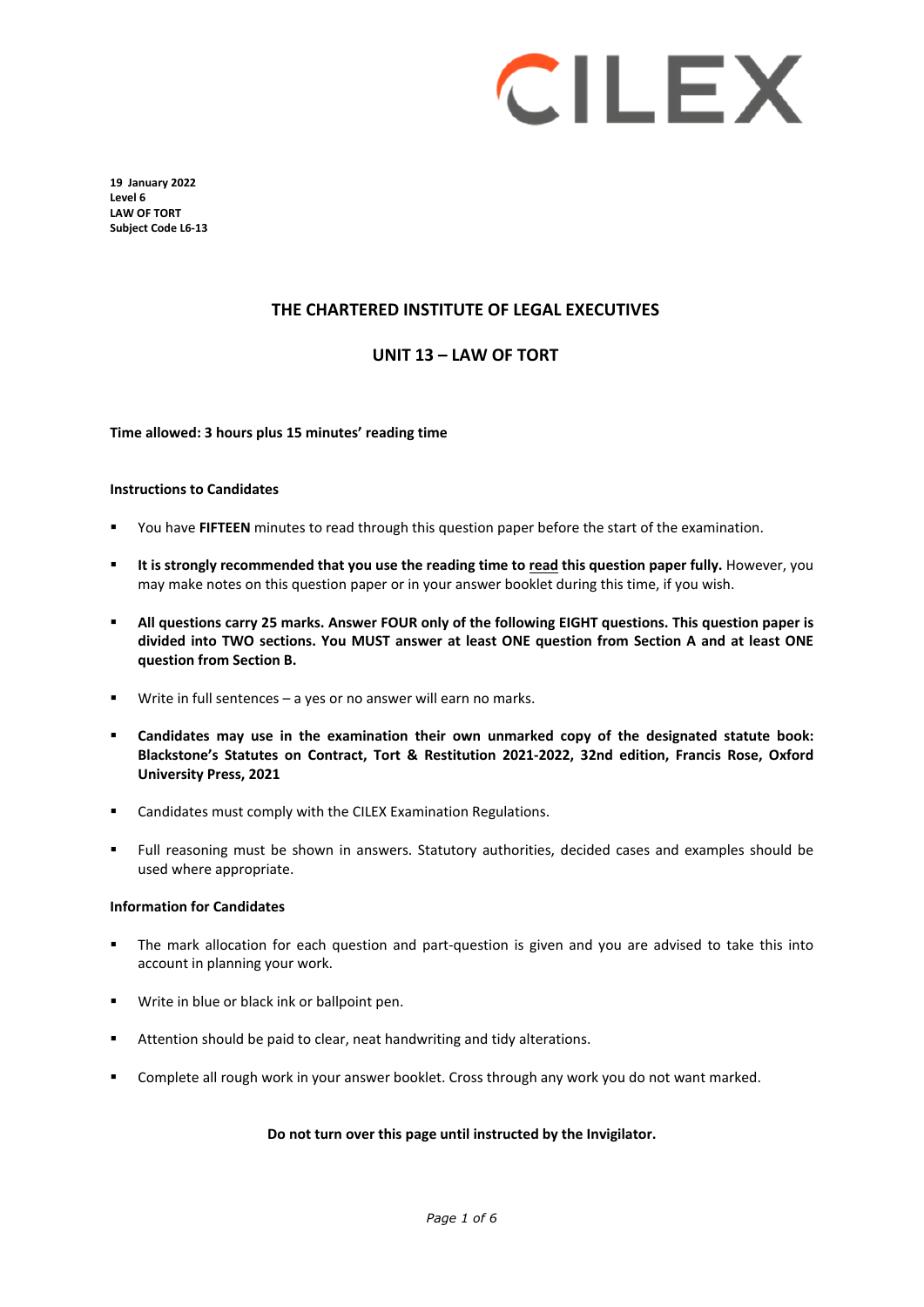## **SECTION A (Answer at least one question from this section)**

1. Critically assess if the legal principles relating to whether the chain of causation has been broken are satisfactory.

*(25 marks)*

2. A 'give and take between neighbours approach' forms the basis of the law involving claims of private nuisance. Critically analyse how the courts attempt to achieve this balance.

*(25 marks)*

3. (a) Explain the changes introduced by the Defamation Act 2013.

*(10 marks)*

(b) Critically discuss the extent to which the changes brought about by the Defamation Act 2013 allow for freedom of expression at the expense of the protection of an individual's reputation.

> *(15 marks) (Total: 25 marks)*

4. Critically assess the role of the tort of trespass to land at the present time.

*(25 marks)*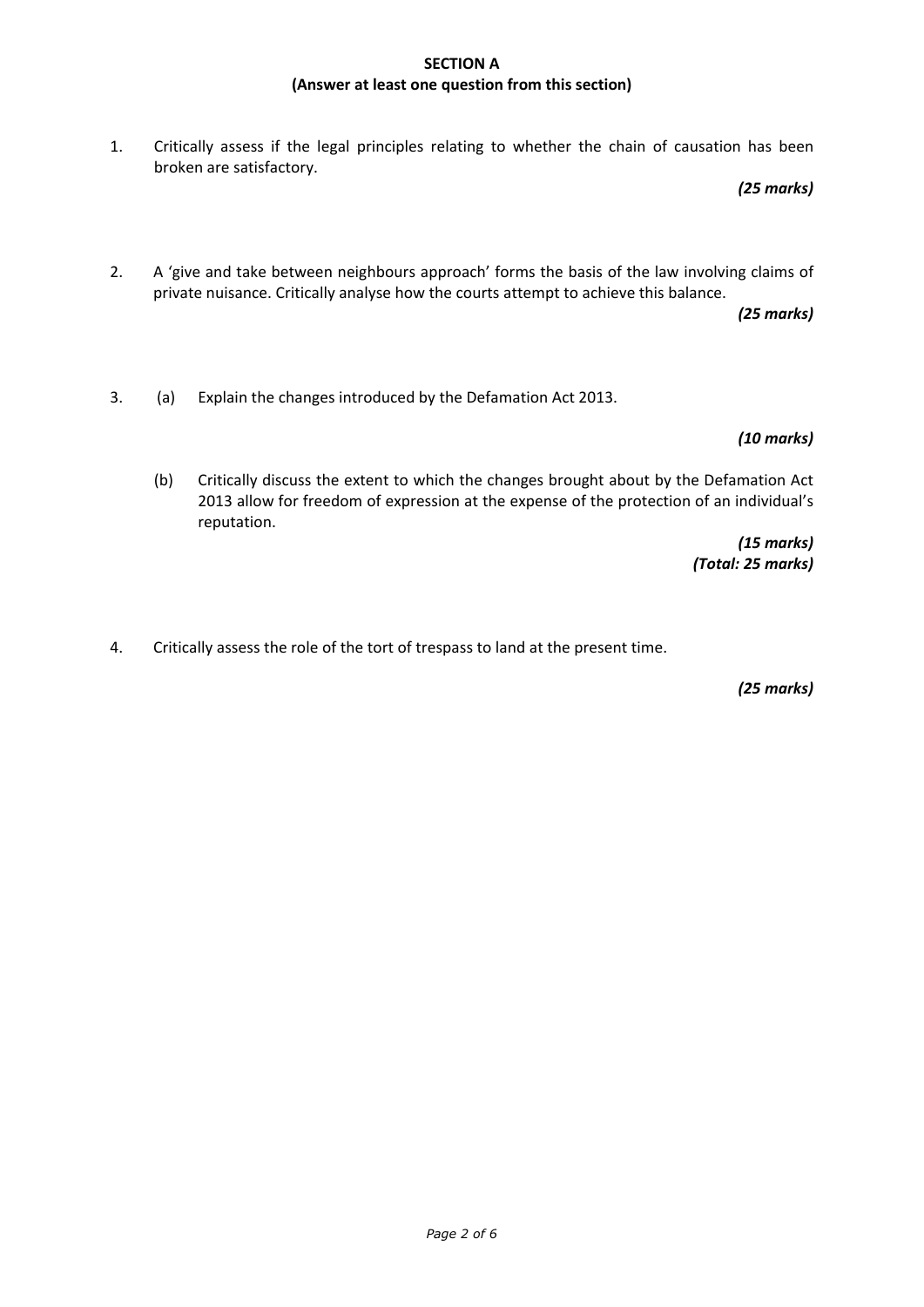## **SECTION B (Answer at least one question from this section)**

## **Question 1**

Aaron was driving home with his friend Ben. Carl was driving behind them, but had become distracted by his mobile phone ringing. As Carl leaned over to answer the call, he took his eyes off the road and did not notice that the cars in front had begun to slow down. Carl hit the rear of Aaron's car when Carl failed to stop in time.

Both Aaron and Ben were thrown forward. Ben was not wearing his seatbelt, so he sustained additional injuries compared with those that a person wearing their seatbelt would have suffered. His neck hurt and he had a sharp pain in his ribs, but he did not think he was seriously injured.

Annoyed and in shock at what had just happened, Aaron and Ben decided to go to a bar a few streets away for a drink. Aaron's girlfriend, Donna, joined them there. At the end of the evening, after several drinks each, Ben walked home, and Aaron started to drive home with Donna. Aaron got into a race with another driver. Donna encouraged Aaron to drive faster so they could win the race. Aaron speeded up but lost control, swerving back and forth across the road and crashing into a lamp post. Donna banged her head against the dashboard and suffered a deep cut to her head.

It was later discovered that Ben had suffered whiplash and a fractured rib. He was off work for a month and was unable to play amateur football with the local club at the weekends, as he usually did.

## **[NOTE TO CANDIDATES: For both parts of this question, assume that a duty of care and its breach have been established.]**

(a) Advise Carl whether there would be any defences available to him, if Ben were to bring a claim in the tort of negligence.

#### *(12 marks)*

(b) Advise Aaron whether there would be any defences available to him, if Donna were to bring a claim in the tort of negligence.

*(13 marks)*

*(Total: 25 marks)*

*Turn over*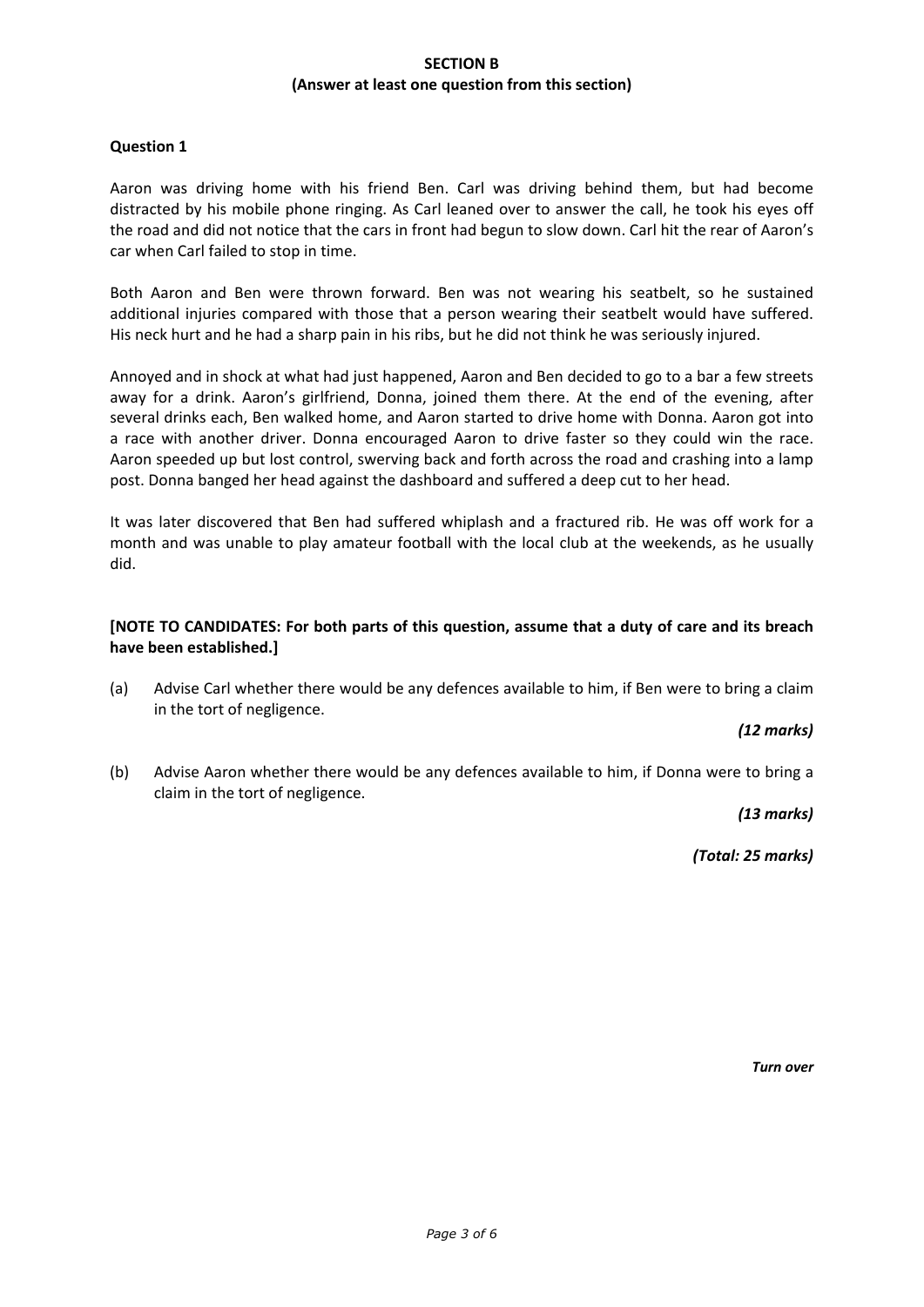# **Question 2**

Rashid and Usman were friends, aged 21 and 24 respectively. One day, when they were hanging out at Rashid's parents' house, they found some antique knives in the loft and took them down to Rashid's bedroom on the first floor to look at.

They began playing around with them, imitating stabbing motions in the air.

Rashid got somewhat carried away and began swinging a knife around in front of Usman's face and making stabbing gestures at Usman's abdomen.

Fearing that his friend was going to injure him, Usman grabbed hold of Rashid's arm and wrestled him to the floor.

Now, fearing that his friend had also got carried away, Rashid struggled free from Usman's grip and ran out of the room, locking it behind him. There was no other way to get out of the room, which was on the first floor. Usman looked out of the window, to see if it would be possible to climb down to the ground, but there was only a sheer drop.

Infuriated at being locked in the room, Usman began to smash items in the room, including Rashid's television and laptop. Usman also noticed a CD on Rashid's desk. Usman owned a copy of this CD, but had mislaid it. He thought he must have left it behind on some earlier occasion when he had been hanging out with Rashid. Usman put the CD in his pocket. However, the CD was not Usman's, as Rashid had bought it the day before.

Wondering what the noises coming from the room were, and fearing for his property inside, Rashid unlocked the door. Usman pushed past him, rushed downstairs and ran out of the house.

(a) Advise Usman whether he could have a successful claim against Rashid under the tort of trespass.

*(10 marks)*

(b) Advise Rashid whether he could have a successful claim against Usman under the tort of trespass.

*(15 marks)*

*(Total: 25 marks)*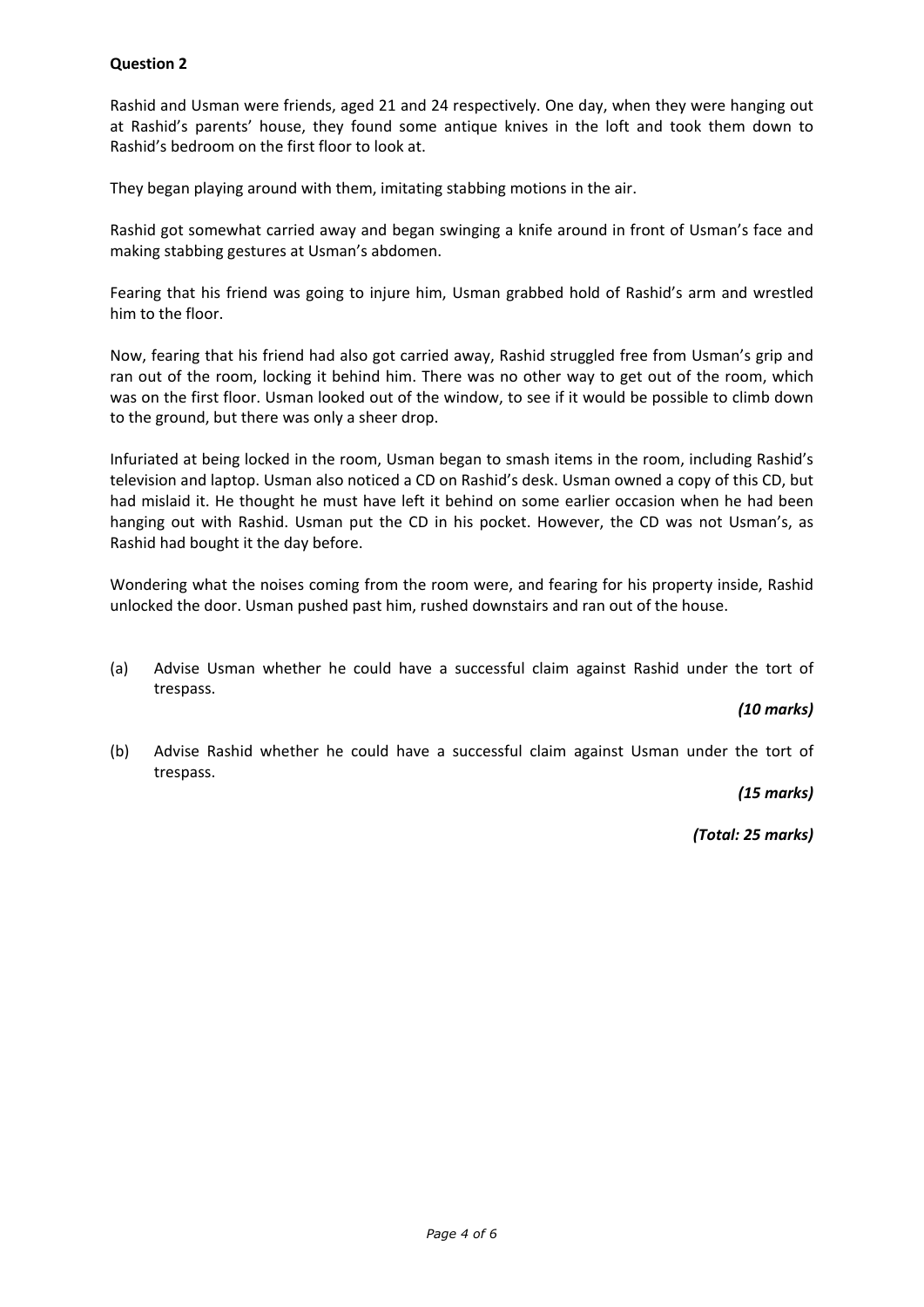## **Question 3**

Frank is an electrician. Frank was contracted to carry out work on a local paintballing centre, Paintballz (PB). This was on a day when PB was closed to the public, but the manager told Frank that he could invite a few friends for a private paintballing session after the repair was complete. Frank invited several friends, including Haima and her nine-year-old niece, Gaia, who both turned up early.

Frank was looking forward to the paintballing session and was not concentrating on his work. He forgot to turn off the electricity supply at the mains. When Frank started to work on the electrical circuits, he received an electric shock and minor burns.

Meanwhile, Haima and Gaia were exploring an outside area, where there were various obstacles providing cover. There were large signs at the entrance, stating that it was forbidden to climb on the obstacles. Gaia got carried away and climbed on to one of the obstacles, to see if it would give her a better line of fire later. The obstacle, which was made of canvas covered in plaster, collapsed under her and she suffered a sprained wrist.

While Gaia was complaining to the staff about her injury, Haima noticed a room full of tables displaying different types of weapons. Tempted to enter the room in the hope of getting a bigger and better paintballing gun, Haima went into the room without noticing the sign on the door that stated, 'No Entry, Staff Only!'. The centre had dealt with a similar situation several times before, as customers often seemed to be intrigued by bigger weapons than those that were issued to 'inexperienced' customers.

Haima began to play around with the weapons in the room and one of them fired a paintball, injuring her on the top of her head, leaving her with a deep bruise and concussion.

Advise the parties as to the potential for a successful claim against PB.

*(25 marks)*

*Turn over*